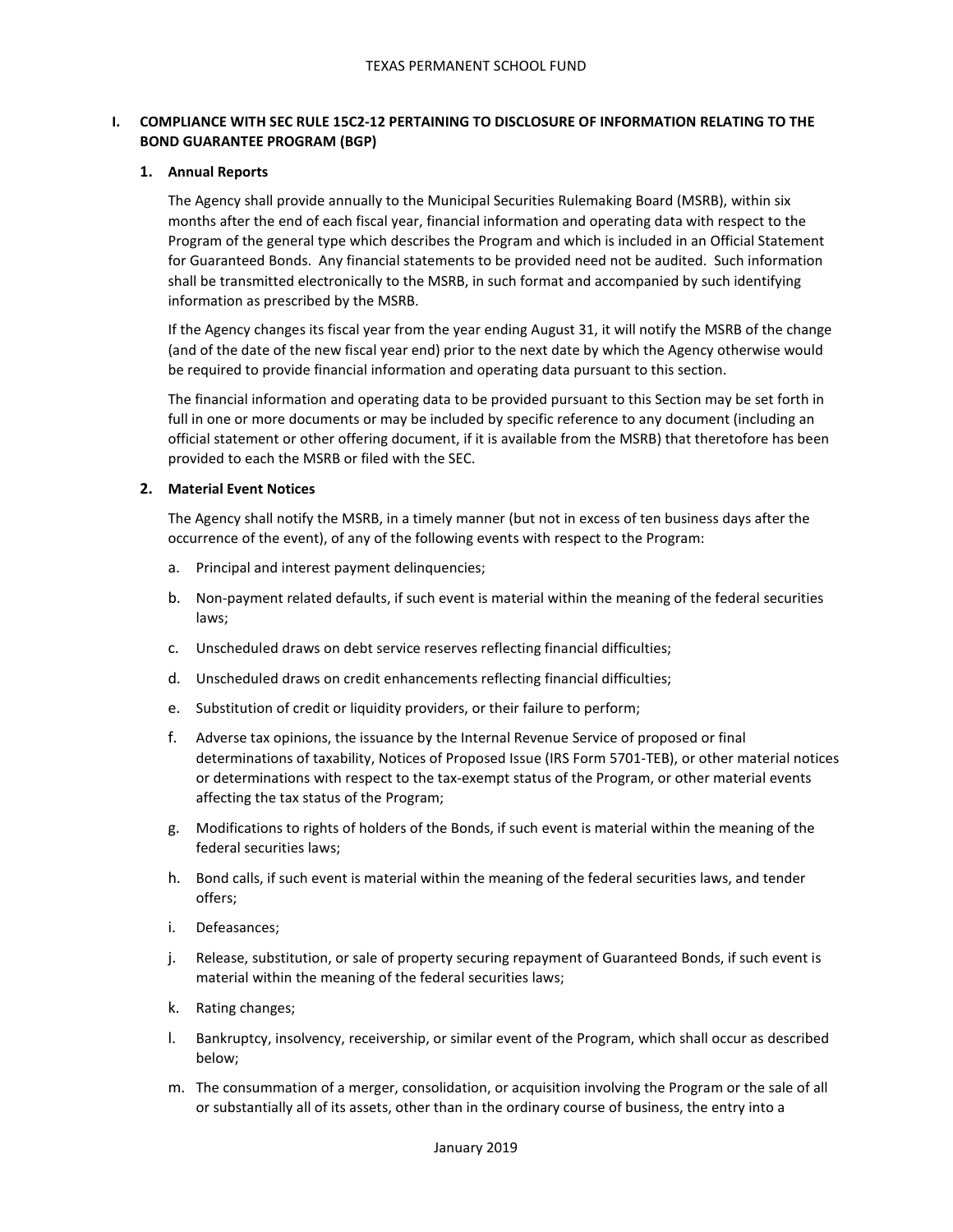definitive agreement to undertake such an action or the termination of a definitive agreement relating to any such actions, other than pursuant to its terms, if such event is material within the meaning of the federal securities laws;

- n. Appointment of a successor or additional trustee with respect to the Program or the change of name of a trustee, if such event is material within the meaning of the federal securities laws;
- o. The incurrence of a financial obligation of the program, if material, or agreement to covenants, events of default, remedies, priority rights, or other similar terms of a financial obligation of the Program, any of which affect security holders, if material; and
- p. Default, event of acceleration, termination event, modification of terms, or other similar events under the terms of a financial obligation of the Program, any of which reflect financial difficulties.

For these purposes, any event described in the immediately preceding paragraph (l) is considered to occur when any of the following occur: the appointment of a receiver, fiscal agent, or similar officer for the Program in a proceeding under the United States Bankruptcy Code or in any other proceeding under state or federal law in which a court or governmental authority has assumed jurisdiction over substantially all of the assets or business of the Program, or if such jurisdiction has been assumed by leaving the existing governing body and officials or officers in possession but subject to the supervision and orders of a court or governmental authority, or the entry of an order confirming a plan of reorganization, arrangement, or liquidation by a court or governmental authority having supervision or jurisdiction over substantially all of the assets or business of the Program.

The Agency shall notify the MSRB, in a timely manner, of any failure by the Agency to provide financial information or operating data in accordance with Section 1 of this Rule by the time required by such Section.

Nothing in this Program Regulation shall obligate the Agency to make any filings or disclosures with respect to Guaranteed Bonds, as the obligations of the Agency hereunder pertain solely to the Program.

## **3. Limitations, Disclaimers, and Amendments**

With respect to a series of Guaranteed Bonds, the Agency shall be obligated to observe and perform the covenants specified in this Program Regulation for so long as, but only for so long as, the Agency remains an "obligated person" with respect to the Guaranteed Bonds within the meaning of the Rule.

The provisions of this Program Regulation are for the sole benefit of each Issuing District, as well as holders and beneficial owners of the Guaranteed Bonds; nothing in this Program Regulation, express or implied, shall give any benefit or any legal or equitable right, remedy, or claim hereunder to any other person. The Agency undertakes to provide only the financial information, operating data, financial statements, and notices which it has expressly agreed to provide pursuant to this Program Regulation and does not hereby undertake to provide any other information that may be relevant or material to a complete presentation of the Program's financial results, condition, or prospects or hereby undertake to update any information provided in accordance with this Program Regulation or otherwise, except as expressly provided herein. The Agency does not make any representation or warranty concerning such information or its usefulness to a decision to invest in or sell Guaranteed Bonds at any future date.

Under no circumstances shall the Agency or the Program be liable to the holder or beneficial owner of any Guaranteed Bond, the Issuing District or any other person or entity, in contract or tort, for damages resulting in whole or in part from any breach by the Agency, whether negligent or without fault on its part, of any covenant specified in this Program Regulation, but every right and remedy of any such person, in contract or tort, for or on account of any such breach shall be limited to an action for mandamus or specific performance.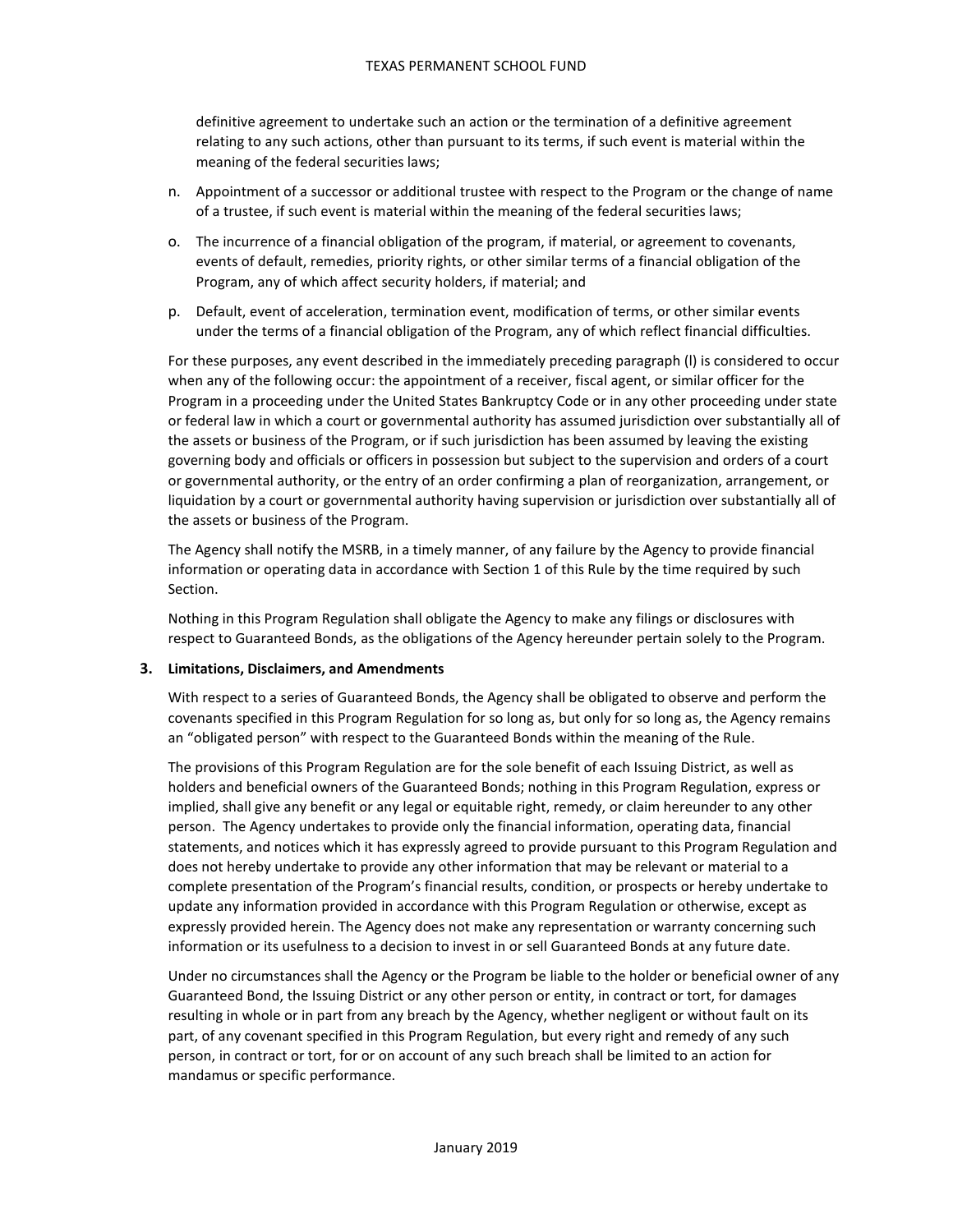No default by the Agency in observing or performing its obligations under this Program Regulation shall comprise a breach of or default under the Order for purposes of any other provision of the Order. Nothing in this Program Regulation is intended or shall act to disclaim, waive, or otherwise limit the duties of the Agency under federal and state securities laws.

The provisions of this Program Regulation may be amended by the Agency from time to time to adapt to changed circumstances that arise from a change in legal requirements, a change in law, or a change in the identity, nature, status, or type of operations of the Agency, but only if (1) the provisions of this Program Regulation, as so amended, would have permitted an underwriter to purchase or sell Guaranteed Bonds in the primary offering of the Guaranteed Bonds in compliance with the Rule, taking into account any amendments or interpretations of the Rule since such offering as well as such changed circumstances and (2) either (a) the holders of a majority in aggregate principal amount of the outstanding Guaranteed Bonds consent to such amendment or (b) a person that is unaffiliated with the Agency (such as nationally recognized bond counsel) determines that such amendment will not materially impair the interest of the holders and beneficial owners of the Guaranteed Bonds. If the Agency so amends the provisions of this Program Regulation, it shall include with any amended financial information or operating data next provided in accordance with Section 1 an explanation, in narrative form, of the reason for the amendment and of the impact of any change in the type of financial information or operating data so provided. The Agency may also amend or repeal the provisions of this continuing disclosure agreement if the SEC amends or repeals the applicable provisions of the Rule or a court of final jurisdiction enters judgment that such provisions of the Rule are invalid, but only if and to the extent that the provisions of this sentence would not prevent an underwriter from lawfully purchasing or selling Guaranteed Bonds in the primary offering of the Guaranteed Bonds.

## **4. Definitions**

As used in this Program Regulation, the following terms have the meanings ascribed to such terms below:

- a. **Agency** means the Texas Education Agency or the successor thereto with respect to the management of the Program.
- b. **Financial Obligation** means, with respect to the Program, a (a) debt obligation; (b) derivate instrument entered into in connection with, or pledged as security or a source of a payment for, as existing or planned debt obligation; or (c) guarantee of a debt obligation or any such derivative instrument; provided that "financial obligation" shall not include municipal securities as to which a final official statement (as defined in the Rule) has been provided to the MSRB consistent with the Rule.
- c. **Guaranteed Bonds** means obligations for which application is made and granted for a guarantee under the Program.
- d. **Issuing District** means a school district or charter district which issues Guaranteed Bonds.
- e. **MSRB** means the Municipal Securities Rulemaking Board or any successor to its functions under the Rule.
- f. **Official Statement** means each offering document of an Issuing District used in the offering and/or sale of Guaranteed Bonds.
- g. **Order** means the resolution, order, ordinance or other instrument or instruments of an Issuing District pursuant to which Guaranteed Bonds are issued and the rights of the holders and beneficial owners thereof are established.
- h. **Permanent School Fund** means the perpetual school fund established by Article VII, Section 2 of the Texas Constitution.